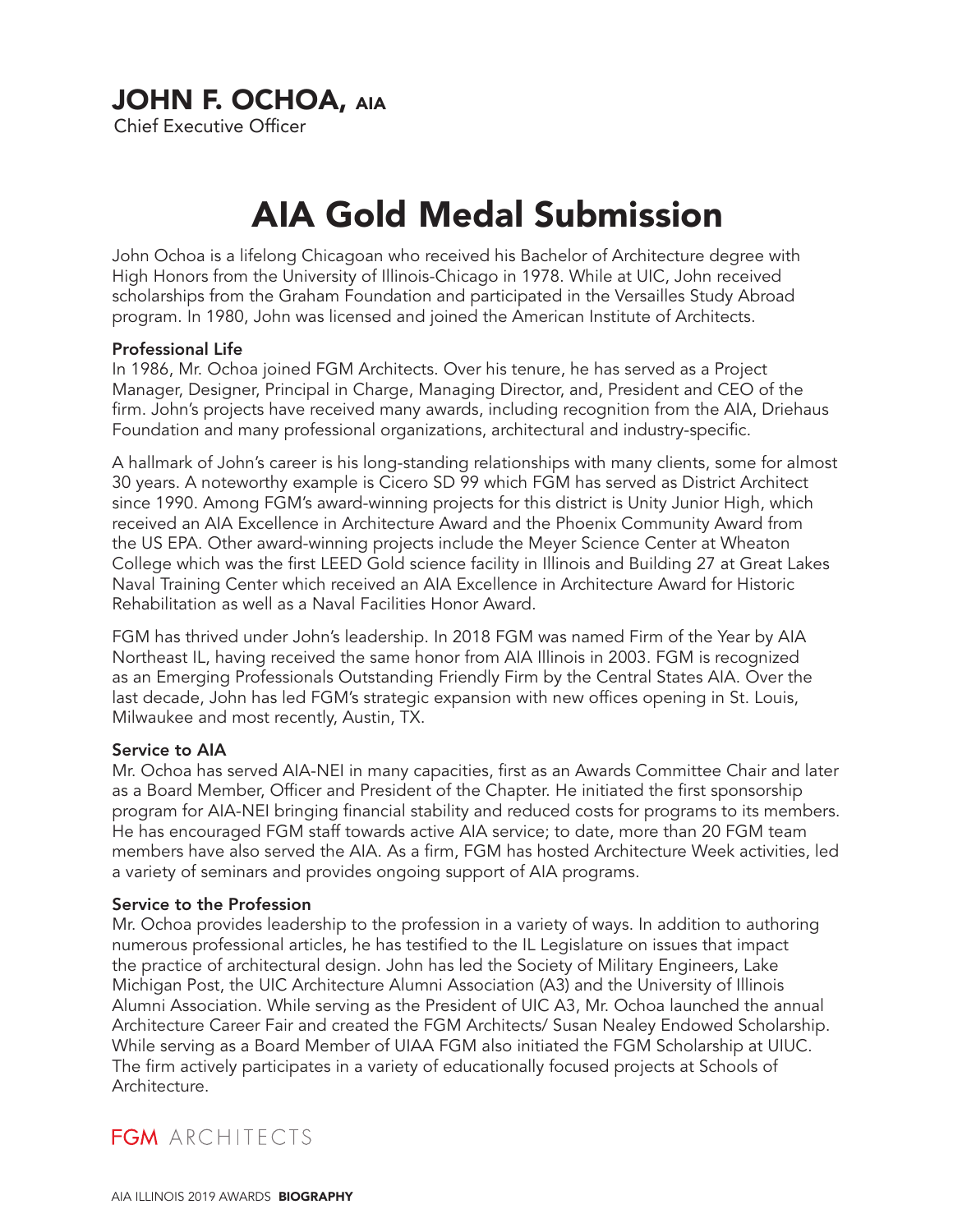

As CEO, John is leading the company through a period of continuous growth and improvement. He has worked in education design for more than 30 years. He is directly responsible for the performance and quality of work performed.

#### EDUCATION

B in Architecture | University of Illinois at Chicago | 1978

LICENSES & CERTIFICATIONS Architect | Illinois | 1980

#### MEMBERSHIPS

American Institute of Architects Society of American Military Engineers Illinois Association of School Boards Illinois Association of School Business **Officials** Illinois Fire Chiefs Association Northern Illinois Alliance of Fire Protection **Districts** University of Illinois at Chicago Alumni Association Executive Committee National Council of Architectural Registration Boards University of Illinois Alumni Alliance Board University of Illinois at Chicago College of Architecture, Design and the Arts Advisory Board U.S. Green Building Council

# JOHN F. OCHOA, AIA

Chief Executive Officer

# "Helping my clients achieve their visions is what inspires me."

## **Experience**

#### BERWYN NORTH SD 98

Berwyn, Illinois **·** District Architect 10 Year HLS *SURVEY & IMPLEMENTATION* Master Plan Early Childhood & PK *STUDY* Prairie Oak ES *NEW SCHOOL* Prairie Oak ES *RENOVATION* Lincoln MS *ADDITION & RENOVATION* Havlicek ES *ADDITION & RENOVATION* Jefferson ES *ADDITION & RENOVATION* District Admin Office *RELOCATION*  Curriculum Center *RELOCATION*

#### BLOOMINGDALE SD 13

Bloomingdale, Illinois **·** District Architect Erickson ES *SECURE ENTRY* DuJardin ES *ADDITION & RENOVATION* Westfield JHS *ADDITION & RENOVATION*

#### FRANKFORT SD 157C

- Frankfort, Illinois
- **·** District Architect
- **·** Master Plan

**·** Referendum Support 10 Year HLS *SURVEY & IMPLEMENTATION* Grand Prairie ES *NEW SCHOOL* Hickory Creek Middle School *NEW SCHOOL* Grand Prairie ES *ADDITION & RENOVATION* Chelsea School *ADDITION & RENOVATION*

#### RIVER GROVE SD 85.5

River Grove, Illinois **·** District Architect 10 Year HLS *SURVEY & IMPLEMENTATION* Secure Entrance/Admin *RENOVATION*

#### CICERO ELEMENTARY SD 99

Cicero, Illinois

- **·** District Architect
- **·** Master Plan
- **·** District Wide Facility Assessment
- **·** Referendum Support
- 10 Year HLS *SURVEY & IMPLEMENTATION* Warren Park ES *NEW SCHOOL* Wilson ES *NEW SCHOOL* Cicero West ES *NEW SCHOOL* Columbus ES *NEW SCHOOL* Unity JHS *NEW SCHOOL* Burnham ES *RENOVATION* Cicero Administration *RENOVATION* Cicero Transportation Center *NEW* Cicero East ES *RENOVATION* Liberty ES *ADDITION & RENOVATION* Lincoln School *ADDITION & RENOVA-TION* Sherlock ES *NEW*

## FENWICK HIGH SCHOOL

Oak Park, Illinois

- **·** School Wide Improvements
- **·** Master Plan

**·** Fundraising Support High School Link *ADDITION & RENOVATION* Athletic Fields *STUDY* Field Turf *DESIGN*

FGM ARCHITECTS